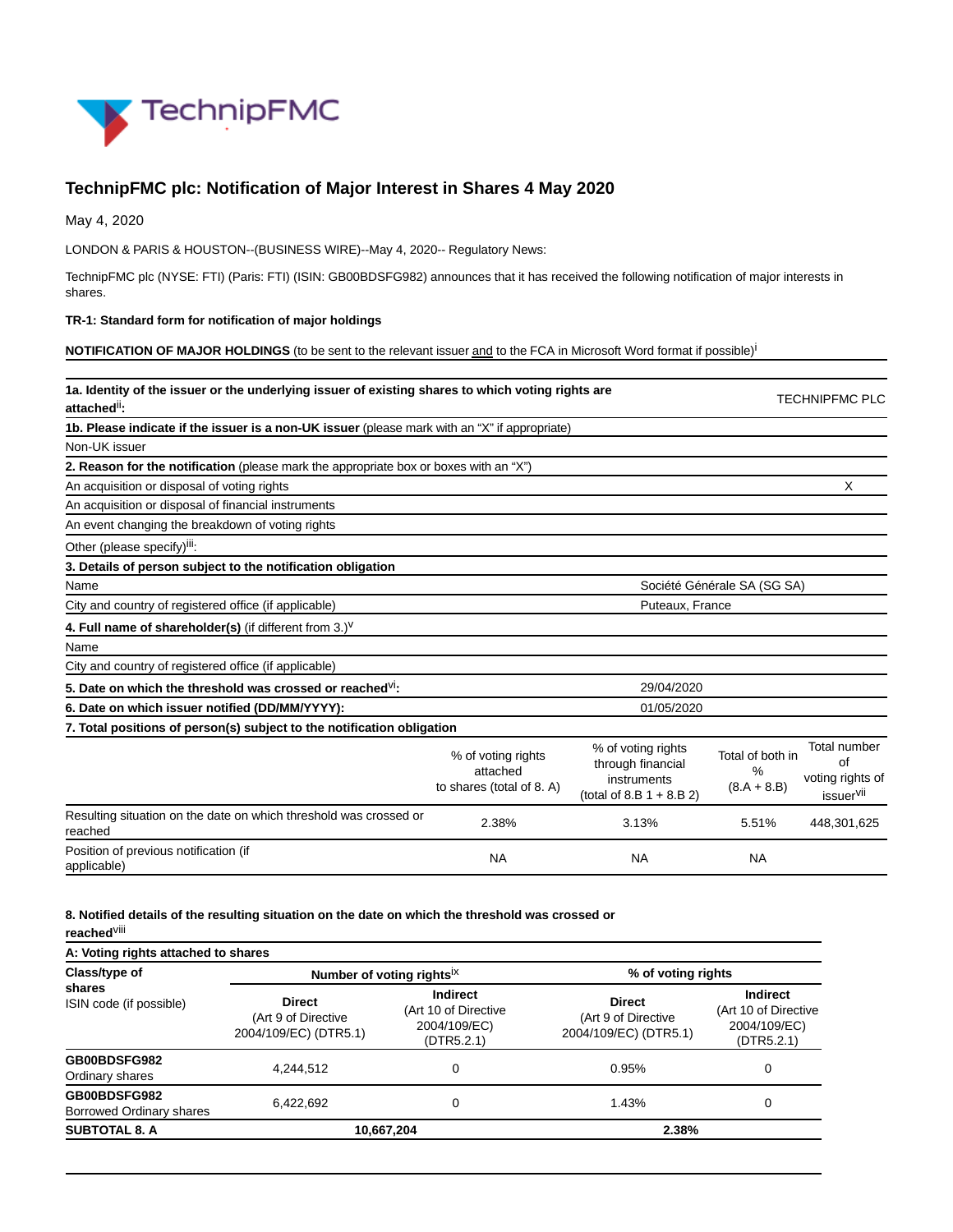**Type of financial instrument Expiration date**x

**Exercise/ Conversion Period**xi **Number of voting rights that may be acquired if the instrument is exercised/converted.**

**% of voting rights**

### **SUBTOTAL 8. B 1**

| B 2: Financial Instruments with similar economic effect according to Art. 13(1)(b) of Directive 2004/109/EC (DTR5.3.1.1 (b)) |                                        |                                                        |                                                         |                                   |                    |
|------------------------------------------------------------------------------------------------------------------------------|----------------------------------------|--------------------------------------------------------|---------------------------------------------------------|-----------------------------------|--------------------|
| Type of financial instrument                                                                                                 | <b>Expiration</b><br>date <sup>x</sup> | Exercise/<br><b>Conversion</b><br>Period <sup>xi</sup> | <b>Physical or</b><br>cash<br>settlement <sup>xii</sup> | <b>Number of</b><br>voting rights | % of voting rights |
| <b>Contract for Difference</b>                                                                                               | N/A                                    | N/A                                                    | Cash                                                    | 5,177                             | 0.00%              |
| Call option on basket                                                                                                        | 03/01/2025                             | Till 03/01/2025                                        | Cash                                                    | 8,442                             | 0.00%              |
| Call option                                                                                                                  | 19/06/2020                             | 19/06/2020                                             | Cash                                                    | 1,013,945                         | 0.23%              |
| Call option                                                                                                                  | 18/09/2020                             | 18/09/2020                                             | Cash                                                    | 1,005,670                         | 0.22%              |
| Call option                                                                                                                  | 18/12/2020                             | 18/12/2020                                             | Cash                                                    | 422,170                           | 0.09%              |
| Call option                                                                                                                  | 17/12/2021                             | 17/12/2021                                             | Cash                                                    | 784                               | 0.00%              |
| Call option                                                                                                                  | 16/12/2022                             | 16/12/2022                                             | Cash                                                    | 371                               | 0.00%              |
| Call option                                                                                                                  | 03/01/2033                             | Till 03/01/2033                                        | Cash                                                    | 1,530,000                         | 0.34%              |
| Put option                                                                                                                   | 19/06/2020                             | 19/06/2020                                             | Cash                                                    | 702,675                           | 0.16%              |
| Put option                                                                                                                   | 17/07/2020                             | 17/07/2020                                             | Cash                                                    | 400,000                           | 0.09%              |
| Put option                                                                                                                   | 21/08/2020                             | 21/08/2020                                             | Cash                                                    | 400,000                           | 0.09%              |
| Put option                                                                                                                   | 18/09/2020                             | 18/09/2020                                             | Cash                                                    | 892,056                           | 0.20%              |
| Put option                                                                                                                   | 18/12/2020                             | 18/12/2020                                             | Cash                                                    | 306,503                           | 0.07%              |
| Put option                                                                                                                   | 03/01/2025                             | Till 03/01/2025                                        | Cash                                                    | 50,000                            | 0.01%              |
| Put option                                                                                                                   | 03/01/2033                             | Till 03/01/2033                                        | Cash                                                    | 645,000                           | 0.14%              |
| Listed call warrants                                                                                                         | 18/06/2020                             | 18/06/2020                                             | Cash                                                    | 889,814                           | 0.20%              |
| Listed call warrants                                                                                                         | 18/09/2020                             | 18/09/2020                                             | Cash                                                    | 991,321                           | 0.22%              |
| Listed call warrants                                                                                                         | 18/12/2020                             | 18/12/2020                                             | Cash                                                    | 404,522                           | 0.09%              |
| Listed call warrants                                                                                                         | 17/12/2021                             | 17/12/2021                                             | Cash                                                    | 389                               | 0.00%              |
| Listed call warrants                                                                                                         | 16/12/2022                             | 16/12/2022                                             | Cash                                                    | 19                                | 0.00%              |
| Listed call warrants                                                                                                         | 03/01/2025                             | Till 03/01/2025                                        | Cash                                                    | 6,278                             | 0.00%              |
| Listed call warrants                                                                                                         | 03/01/2033                             | Till 03/01/2033                                        | Cash                                                    | 1,527,019                         | 0.34%              |
| Listed put warrants                                                                                                          | 19/06/2020                             | 19/06/2020                                             | Cash                                                    | 653,169                           | 0.15%              |
| Listed put warrants                                                                                                          | 17/07/2020                             | 17/07/2020                                             | Cash                                                    | 200,000                           | 0.04%              |
| Listed put warrants                                                                                                          | 21/08/2020                             | 21/08/2020                                             | Cash                                                    | 200,000                           | 0.04%              |
| Listed put warrants                                                                                                          | 18/09/2020                             | 18/09/2020                                             | Cash                                                    | 692,056                           | 0.15%              |
| Listed put warrants                                                                                                          | 18/12/2020                             | 18/12/2020                                             | Cash                                                    | 406,503                           | 0.09%              |
| Listed put warrants                                                                                                          | 03/01/2025                             | Till 03/01/2025                                        | Cash                                                    | 25,000                            | 0.01%              |
| Listed put warrants                                                                                                          | 03/01/2033                             | Till 03/01/2033                                        | Cash                                                    | 645,000                           | 0.14%              |
|                                                                                                                              |                                        |                                                        | <b>SUBTOTAL 8.B.2</b>                                   | 14,023,883                        | 3.13%              |

### **9. Information in relation to the person subject to the notification obligation** (please mark the

Applicable box with an "X")

Person subject to the notification obligation is not controlled by any natural person or legal entity and does not control any other undertaking(s) holding directly or indirectly an interest in the (underlying) issuer<sup>xiii</sup> X<br>Control any other undertaking(s) holding directly or indirectly an interest in the (underlying) issuer<sup>xiii</sup>

Full chain of controlled undertakings through which the voting rights and/or the

financial instruments are effectively held starting with the ultimate controlling natural person or legal entityxiv (please add additional rows as necessary)

| Name $XV$ | % of voting rights if it<br>equals or is higher<br>than the notifiable<br>threshold | % of voting rights<br>through financial instruments<br>if it equals<br>or is higher than the<br>notifiable threshold | Total of both if it<br>equals or is higher<br>than the notifiable<br>threshold |
|-----------|-------------------------------------------------------------------------------------|----------------------------------------------------------------------------------------------------------------------|--------------------------------------------------------------------------------|
|-----------|-------------------------------------------------------------------------------------|----------------------------------------------------------------------------------------------------------------------|--------------------------------------------------------------------------------|